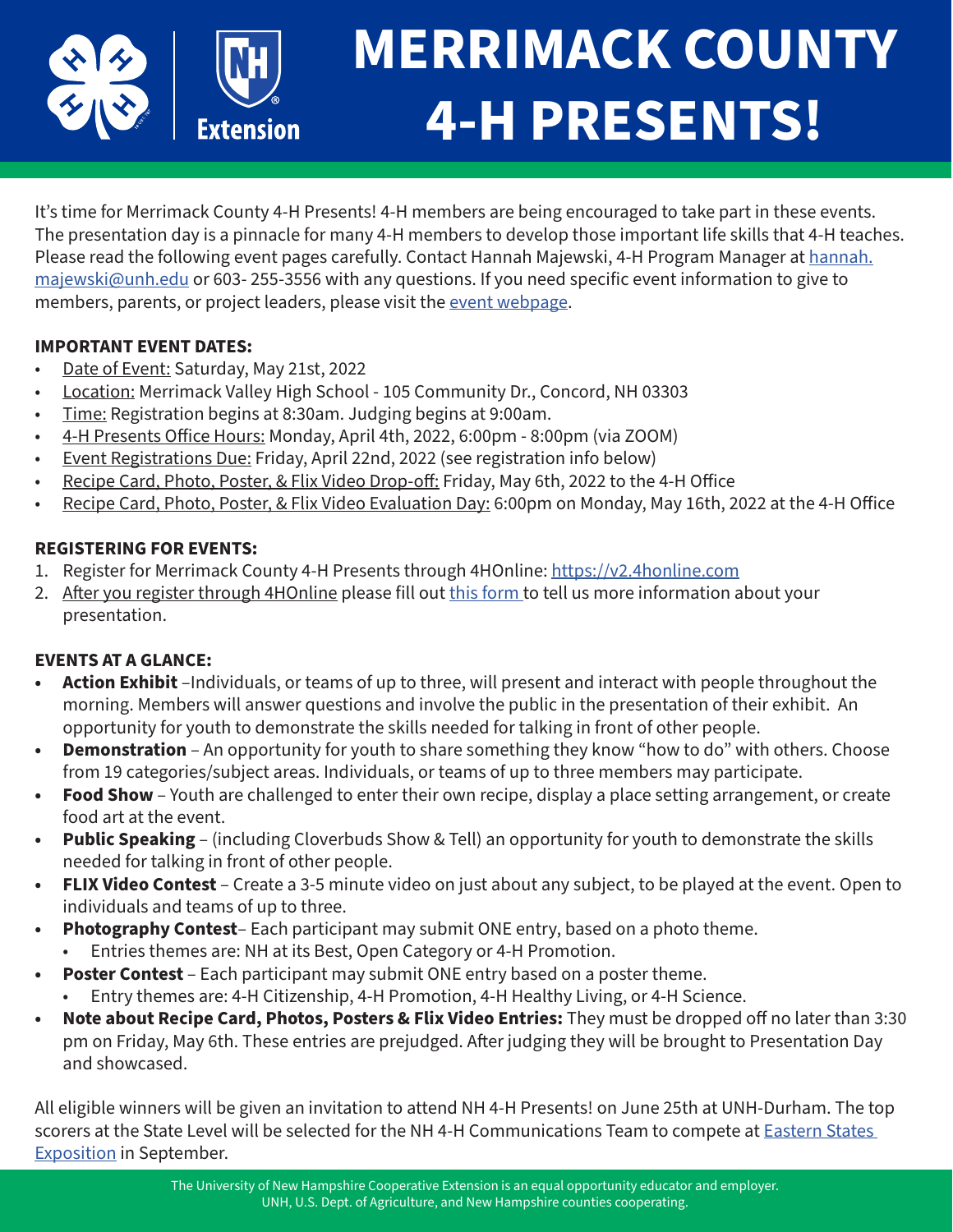

## **MERRIMACK COUNTY 4-H PRESENTS!**

## **PLEASE NOTE THE FOLLOWING AGE DIVISIONS:**

- Cloverbuds (age  $5-7$  by  $1/1$  of current year)
- Juniors (age 8-10 by 1/1 of current year)
- Intermediates (age 11-13 by 1/1 of current year)
- Seniors (age 14 & older by  $1/1$  of current year)

## **\*NEW THIS YEAR\*: MERRIMACK COUNTY 4-H PRESENTS OFFICE HOURS:**

New and returning families can join a Zoom on Monday, April 4th anytime from 6:00-8:00 pm to ask questions about this program and any of the specific events and listen to other families' suggestions. [Sign up here](https://unh.az1.qualtrics.com/jfe/form/SV_8D5mvKUca6WVmSy) to let us know you want to participate in this Zoom. Link to Zoom:<https://unh.zoom.us/j/93783130298?from=addon> (or use the Meeting ID: 937 8313 0298)

### **GOAL SETTING & COMMUNICATION SKILLS:**

As the county presentation day approaches, it creates a great opportunity to think about goal setting with members. For example, a 4-Her's goal, who has never done a demonstration before, might be to: "Learn the parts and pieces of a Foods Demonstration by Presentation Day in May". The presentation day events offer members opportunities to LEARN and PRACTICE many communication skills and get feedback on areas they have done well and those areas that maybe could be strengthened. Members stand out as being poised, confident and self-assured because they have participated in these events. This is a workforce skill we are developing in young people.

### **VOLUNTEERING AT MERRIMACK COUNTY 4-H PRESENTS:**

We need approximately 40 Volunteers for Presentation Day. These Volunteers will work as room monitors, event judges, scorekeepers, room proctors, and registration help. Please register Volunteers by Friday, April 22nd by using this link: [https://unh.az1.qualtrics.com/jfe/form/SV\\_3CMZJ54ujbuZNcy](https://unh.az1.qualtrics.com/jfe/form/SV_3CMZJ54ujbuZNcy)

Volunteers can be parents or alumni, in addition to youth volunteer opportunities.

### **HAVE QUESTIONS?**

Contact Hannah Majewski at (603) 255-3556 or by email at [hannah.majewski@unh.edu.](mailto:hannah.majewski%40unh.edu?subject=)

Join our 4-H Presents "office hours" on Monday, April 4th, 2022 from 6:00pm - 8:00pm via Zoom to ask questions and hear suggestions from other families. [Sign up here](https://unh.az1.qualtrics.com/jfe/form/SV_8D5mvKUca6WVmSy) to let us know you want to participate in this Zoom.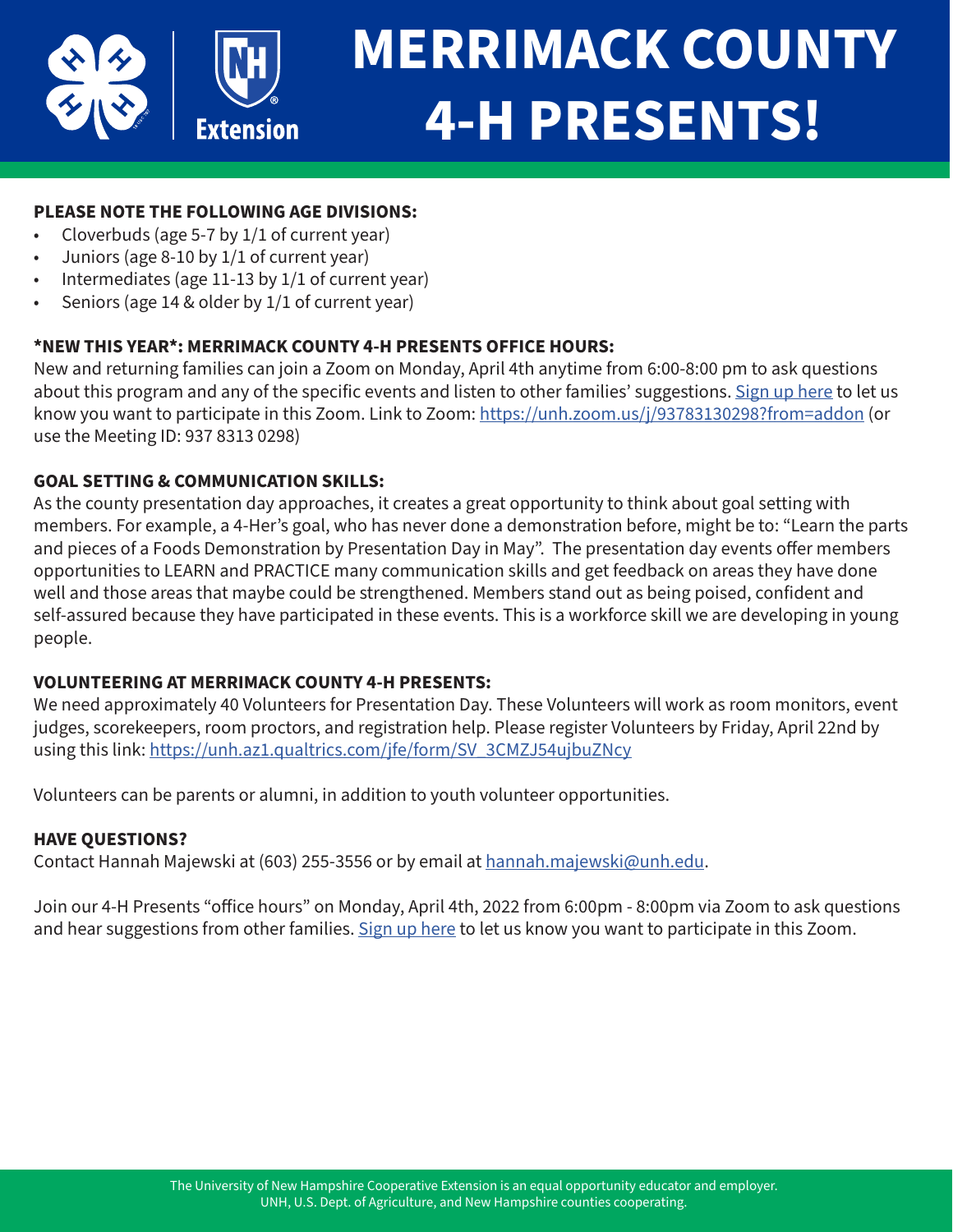

## **MERRIMACK 4-H ACTION EXHIBIT**

## **WHAT IS IT?**

An action exhibit is an interactive presentation that involves the audience in the presentation process. Like a demonstration, in an action exhibit the 4-H members demonstrate a skill, show how to make or repair something, or show how and why something works. Real objects are used. Unlike a demonstration, as the action exhibit presentation unfolds the audience asks questions and interacts with the presenter; the audience may even try the skill themselves. Because the whole process is shown, action exhibits may last up to 50 minutes each.

## **WHO CAN TAKE PART?**

Any 4-H Member between the ages of 8 – 18 as of January 1st of the current year.

## **ACTION EXHIBIT FACTS:**

- Action Exhibits have one to three participants.
- The exhibit is organized so that each person has a given time to work.
- Practice your activity ahead of time and make sure you can complete it in approximately 3-5 minutes.
- Try to incorporate actions that will engage judges and other interested people passing by. You will have 50 minutes to engage with the audience, so bring enough supplies to perform your activity multiple times. If a product is made, it needs to be made in the allotted time from step one to the finished product. Samples may be used to show different steps.
- The participants must provide all materials and equipment needed.
- View the [Action Exhibit Scoresheet](https://scholars.unh.edu/cgi/viewcontent.cgi?article=2127&context=extension) before the event to get a feel for what the judges will be looking for.

## **HOW TO PLAN AN ACTION EXHIBIT:**

- 1. Choose a topic: What have you done or learned that you want to show to others?
- 2. Choose your action: Do you want to do an Action Exhibit by yourself or work with others in planning and doing an Action Exhibit?
- 3. Choose your goal: Do you want to teach others something? Do you want to show others how to do something? Do you want to promote something or compare different processes?
- 4. Choose a title: Make it short and catchy. Have a one-idea theme. Tell the most important point and be original.
- 5. Choose your support materials: What materials, equipment, and ingredients will you need to make your exhibit active?
- 6. Practice! Practice your Action Exhibit by doing all the necessary steps in the process.
- 7. Get People Interested: Decide on ways you might involve the audience.

## **QUALIFYING FOR STATE 4-H PRESENTS:**

Each county may send their top two exhibits per age group; Juniors (age 8-10), Intermediates (age 11-13), and Seniors (age 14 and older, however, the qualifying exhibit must have scored a minimum of 30 points (75%). Teams can be comprised of up to 3 members and will compete in the division of their oldest member. Participants must be at least 8 years old to be eligible for State 4-H Presents consideration, and at least 12 years of age to be eligible for [Eastern States Exposition.](https://www.easternstatesexposition.com/)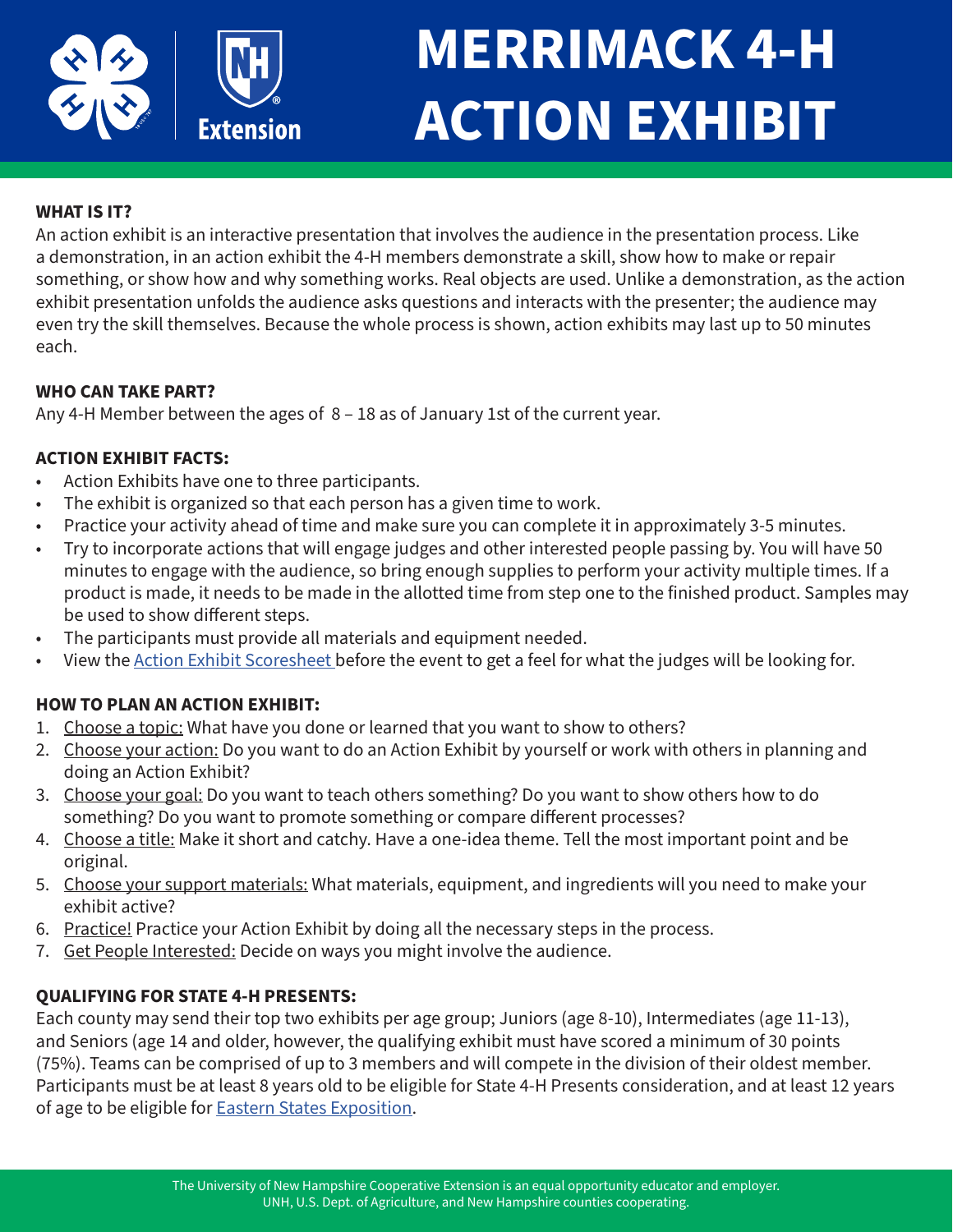

## **MERRIMACK 4-H DEMONSTRATION**

## **WHAT IS IT?**

Demonstrations are an opportunity for members to share with others, something that they know "how to do". We need to communicate with others in a variety of ways all throughout our lives, and this teaches 4-Hers one of the ways to do so. 4-H demonstrations help members to learn new knowledge and be able to share it with others. Many of the skills learned in 4-H demonstrations, strengthen school projects and are beneficial in later work environments and college. Please see the [Demonstration Guide](https://scholars.unh.edu/cgi/viewcontent.cgi?article=2139&context=extension) for additional information.

## **WHO CAN TAKE PART?**

Demonstrations can be done in several different project categories as outlined below. Any 4-Her, 8-18 years of age can do a demonstration, whether they have been in a project for one or many years. Youth should select the category which is most appropriate for what they are demonstrating.

## **LENGTH OF DEMONSTRATION:**

The length may vary with the subject of the talk, but generally:<br>luniors  $(8-10 \text{ years old})$ :<br> $3-8 \text{ minutes}$  $I$ uniors  $(8-10)$  years old):

| JUIIIOIS (0-10 VEAIS OIU).      | 3-0 IIIIIIULES |
|---------------------------------|----------------|
| Intermediate (11-13 years old): | 4-9 minutes    |
| Seniors (14 & older):           | 5-10 minutes   |

View the **Demonstration Scoresheet** [b](https://scholars.unh.edu/cgi/viewcontent.cgi?article=2127&context=extension)efore the event to get a feel for what the judges will be looking for.

### **IMPORTANT NOTE ABOUT DEMONSTRATIONS:**

No live animals are allowed. If you are doing an animal presentation, you must use a stuffed animal. Be aware that live animals may not be accepted at Eastern State Exposition New England Center. Firearms may not be included in any exhibit for State or Eastern States. For presentations related to firearms, models or photos must be substituted.

### **HORSE DEMONSTRATION & ILLUSTRATED TALK:**

Each county may send 2 (Individual) Intermediate Horse Demonstrations, 2 (Individual) Senior Horse Demonstrations, and 2 Senior Team Horse Demonstrations on to State 4-H Presents. Please see [additional rules](https://scholars.unh.edu/cgi/viewcontent.cgi?article=2138&context=extension)  [and guidelines](https://scholars.unh.edu/cgi/viewcontent.cgi?article=2138&context=extension) to help prepare for your Horse Demonstration or Illustrated Talk. Note: Use the "Animal Science - Horse" category 2 on the class list when registering for this event.

#### **FOOD DEMONSTRATION:**

All food demonstrations will need to be sure they have a barrier between them and the food they are preparing. Gloves, spoons, spatulas can serve as barrier protection depending on the demonstration.

### **WHAT IS A STEMONSTRATION?**

It is a demonstration explaining the details of the STEM-based project completed by the 4-Her. It should show and tell what was done and learned during the project. STEMonstrations should be based on a hypothesis and follow the scientific inquiry process to show outcomes. Many of our youth have been involved in science fairs in school and the 4-H event will help them expand on science further. Better yet, it will challenge our 4-Hers to find the SCIENCE in their 4-H project! Note: Use the "Science Experiment/Invention Project" category 18 on the class list when registering for this event.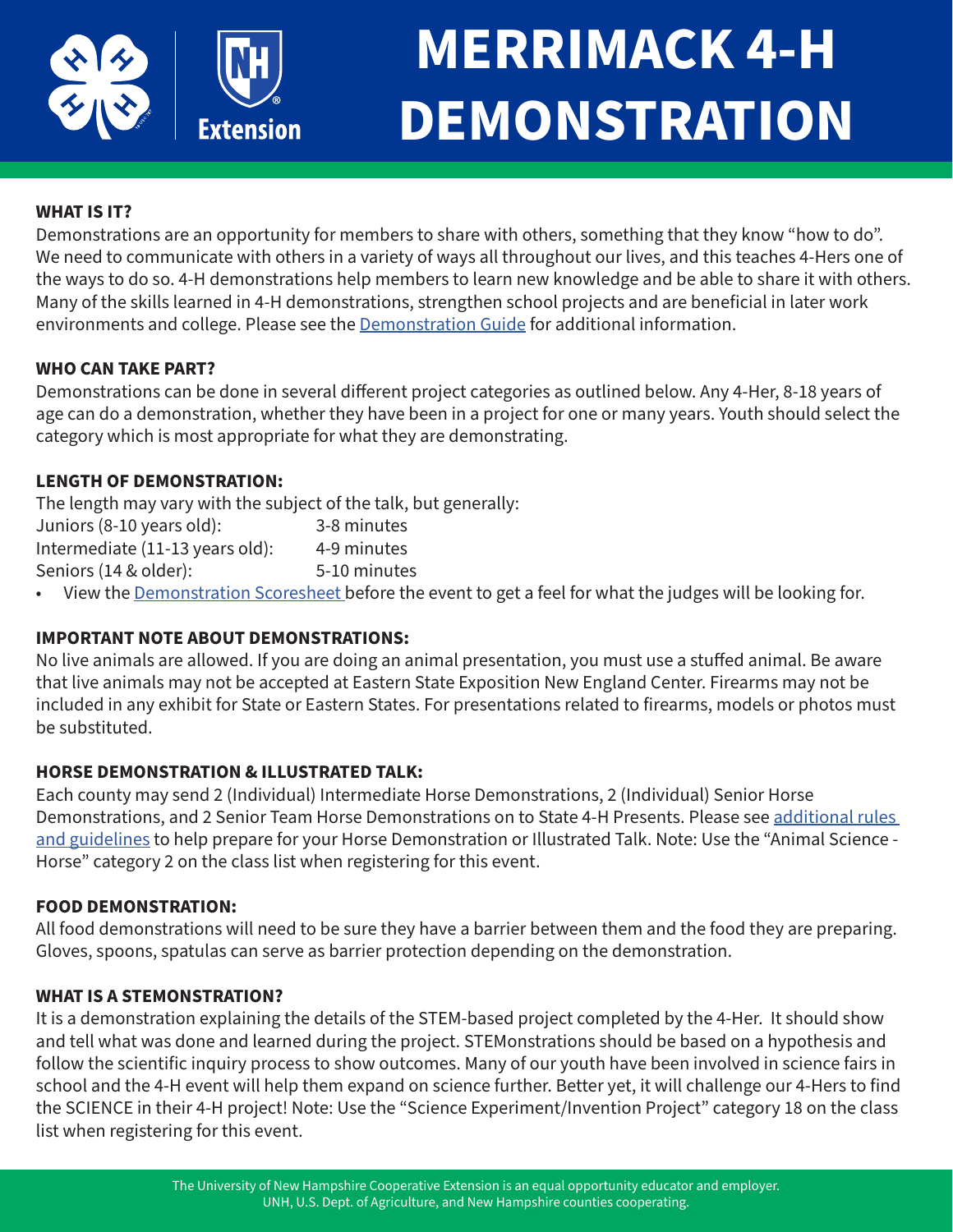

## **MERRIMACK 4-H DEMONSTRATION**

## **POSTERS/VISUAL AND FINISHED PRODUCT:**

In most cases, posters/visuals are used as part of a demonstration. They help members remember parts of their demonstrations - listing steps of recipes; a cover poster can be used to introduce the demonstration and the demonstrator. A summary poster can help recap what the member did. Posters add clarity because hearing and seeing help people remember better. Members should have a finished project to show at the end of their demonstration.

## **QUESTIONS FROM THE AUDIENCE:**

Members should be prepared to ask their audience if they have any questions and answer questions from the judges. Members may also be asked to talk briefly with the judges after their presentations.

## **QUALIFYING FOR STATE 4-H PRESENTS:**

Each county may send their top two winners in each category within each age range; Juniors (age 8-10), Intermediates (age 11-13), and Seniors (age 14 -18), however, the qualifying youth must have scored a minimum of 39 points (75%), minimum score for STEMonstrations is 31 points or (75%). Teams can be comprised of up to 3 members and will compete in the division of their oldest member. Participants must be at least 8 years old to be eligible for State 4-H Presents consideration, and at least 12 years of age to be eligible for Eastern States Exposition.

## **CATEGORIES / SUBJECT AREAS ARE:**

Please select the category that best fits the demonstration topic. If you have a demonstration that does not resemble one of the below, use #19 (Open Class) and describe the subject matter so we can group it most appropriately.

- 1. Animal Science Horse Public Speaking (Seniors Only)
- 2. Animal Science Horse
- 3. Animal Science Livestock & Dairy Production
- 4. Animal Science Small & Companion Animals
- 5. Animal Science Poultry
- 6. Citizenship & Civic Education Citizenship/ Community Service
- 7. Communication & Expressive Arts Arts & expression
- 8. Consumerism Family & Consumer Sciences
- 9. Consumerism Hospitality, Etiquette, & Social Graces
- 10. Environment Science Bugs & Bees
- 11. Environment Science Fisheries and Aquatic Resources
- 12. Environment Science Forestry & Wildlife
- 13. Environment Science Environmental Science (Soil & Water)
- 14. Healthy Living Health/Fitness/Physical Activity
- 15. Healthy Living Foods/Nutrition/Healthy Eating
- 16. Healthy Living Safety
- 17. Science & Technology
- 18. Science Experiment/Invention Project ([Scoresheet: STEMonstrations\)](https://scholars.unh.edu/cgi/viewcontent.cgi?article=2134&context=extension)
- 19. Open Class (please describe)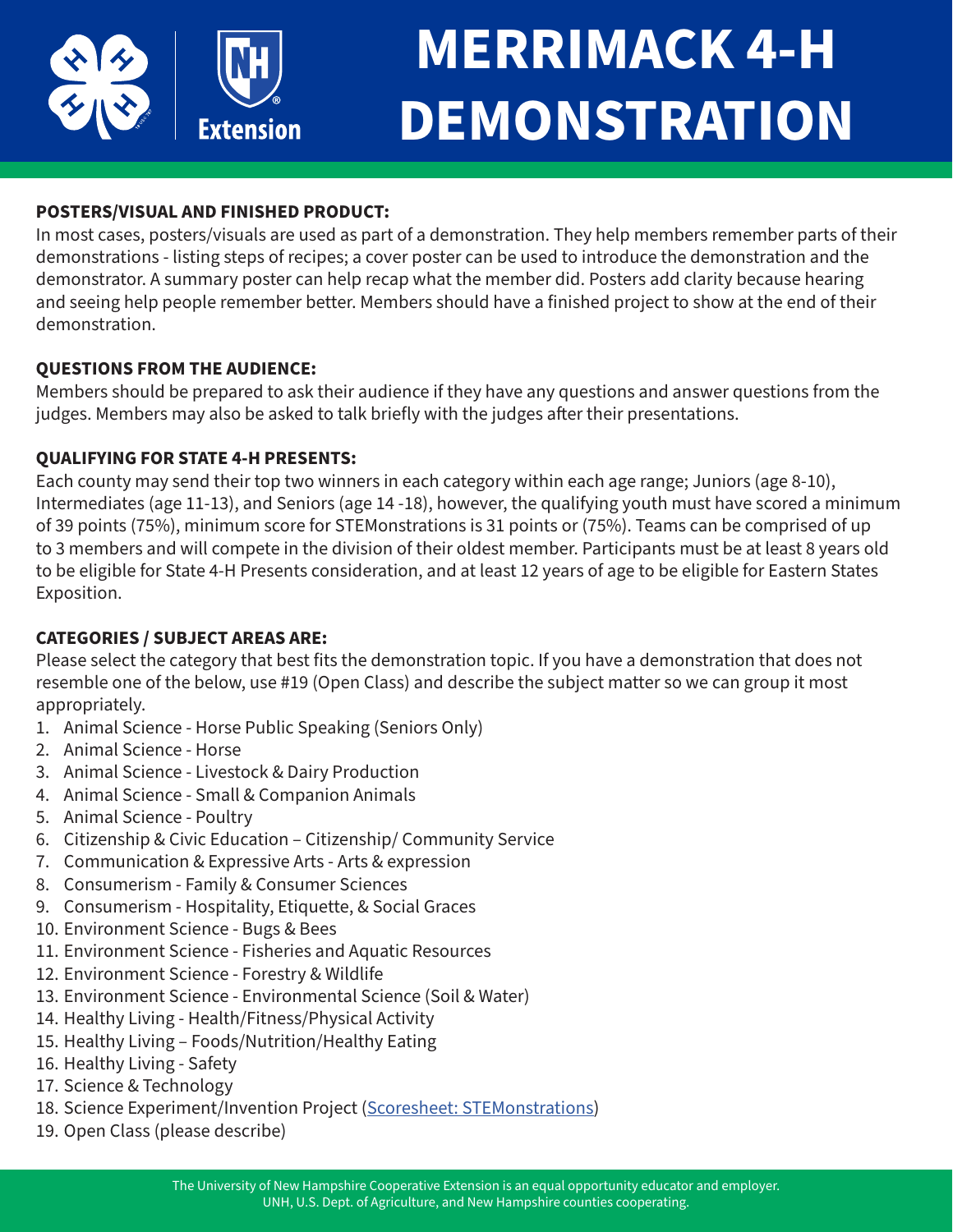

## **MERRIMACK 4-H FLIX VIDEO**

## **WHAT IS IT?**

Flix Videos are 3-5 minutes videos created by an individual or a team of 4-H'ers. Teams can be comprised of up to 3 members and compete in the division of their oldest member.

- Juniors (age 8-10 by Jan 1 of current year)
- Intermediates (age 11-13 by Jan 1 of current year)
- Seniors (age 14 and older by Jan 1 of current year)

Videos can include the contestant's choice of music (royalty/copyright free) and video production techniques, including but not limited to; video footage, still photography, computer animation, stop motion animation, etc.

Entries will be judged on creativity, flow, and technical performance. Submit video on a DVD or flash drive, labeled with each contestant's name, age, and county. Parents, 4-H leaders and others are encouraged to inspire, guide and help with developing ideas for the video; however, the video entry must be the work of the 4-H member or team. FLIX Video entries are submitted in advance of the event. They are pre-judged items and will be judged on the same day as Posters & Photos.

### **CONTEST RULES:**

- Videos must be 3-5 minutes in length, including the credits showing who participated in the creation of the video and what their roles were. Credits must include the title of the video and any participants. Those not taking part in the contest may appear in the video, however, all editing and production of the video must be done by the contestants.
- All music, video, images and computer animations used must be 4-H appropriate. Contestants should seek guidance from their 4-H leaders if they need help determining if content is 4-H appropriate (does not represent violence, criminal behavior, swearing, vulgarity, mistreatment of animals and is respectful to the community, actors, and viewers). Use of inappropriate music, video, images or computer animation will disqualify the entry immediately and the contestants will not receive a score.
- Video must comply with copyright laws and 4-H emblem must be used appropriately.
- Media releases must be submitted to the county office for everyone appearing in the video.
- Use of inappropriate music, video, images or computer animation will disqualify the entry immediately and the contestants will not receive a score.

Note: Please view the [FLIX Video Checklist, FLIX Media Release Form, and FLIX Scoresheet](https://scholars.unh.edu/cgi/viewcontent.cgi?article=2136&context=extension) for more information about this event.

### **QUALIFYING FOR STATE 4-H PRESENTS:**

Each county may send up to 2 individual or team entries per age category with the highest scores to State 4-H Presents:

- Juniors (age 8-10 by 1/1 of current year)
- Intermediates (age  $11-13$  by  $1/1$  of current year)
- Seniors (age 14 and older by 1/1 of current year)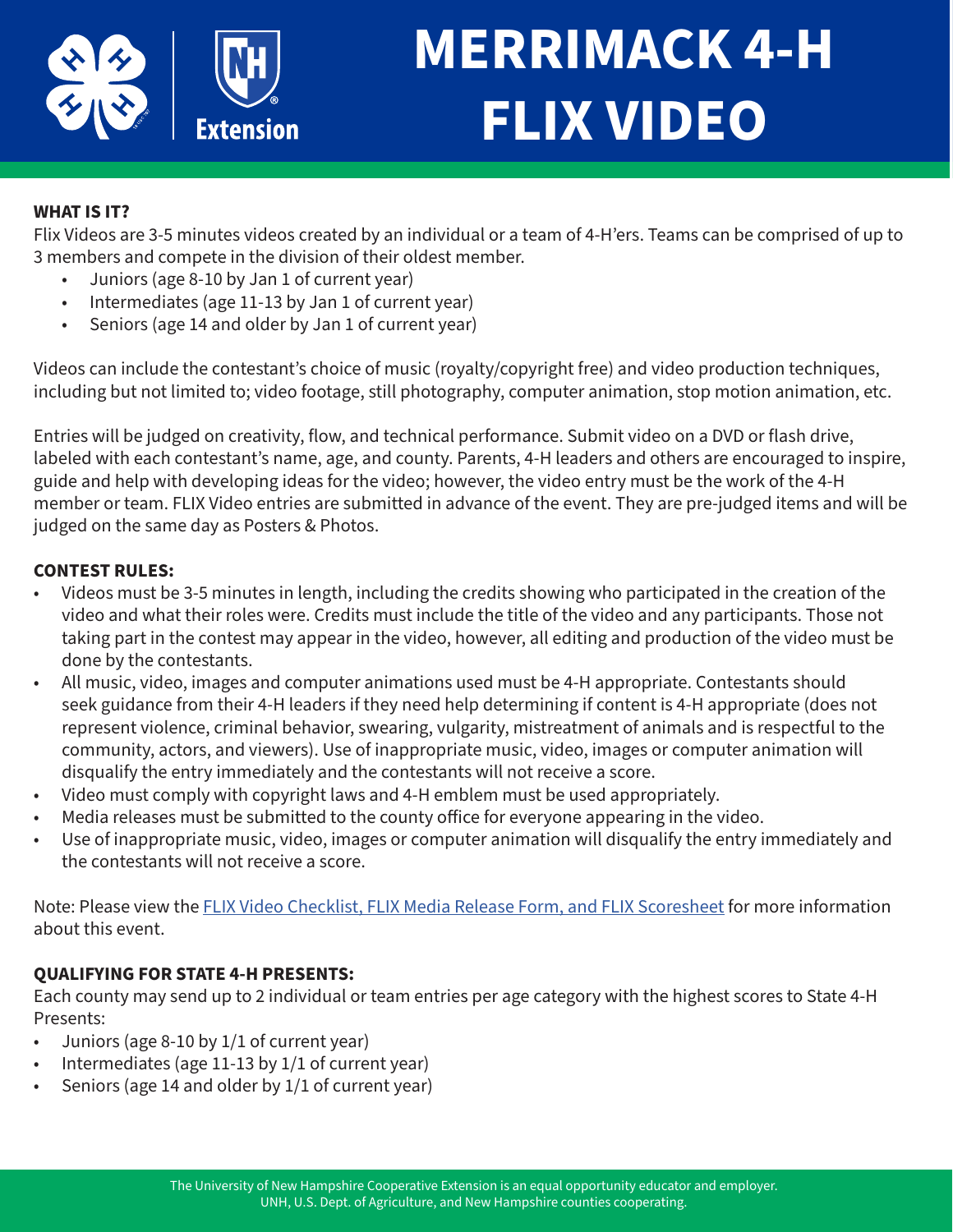

## **MERRIMACK 4-H FOOD SHOW**

### **WHAT IS IT?**

There are three ways to participate in this year's Food Show! Youth can enter a submission in one or more of the following categories 1. Recipe Book Submission, 2. Place Setting, or 3. Food Art. See below for more information about these events. Note: There will be no food tasting this year due to COVID-19. This is a Merrimack County 4-H specific event. There is no advancement to State 4-H Presents. Youth can take part on the state level at [4-H Makers Expo](https://extension.unh.edu/new-hampshire-4-h/pathways/stem) by entering in the Grilled Cheese Challenge or the 4-H Makers Showcase.

#### **WHO CAN TAKE PART?**

Youth ages 5-18 are eligible to participate in any of the Food Show events. (This is a non-competitive event for Cloverbuds.)

#### **1. RECIPE BOOK SUBMISSION:**

Enter one recipe to be added to the "Merrimack County 4-H Cookbook". This could be a traditional recipe you make at home with your family, or something new you enjoy making. All participants will receive a copy of the cookbook once all the entries are received. Recipes will be judged in advance and displayed at Food Show. See [scoresheet](https://scholars.unh.edu/cgi/viewcontent.cgi?article=2148&context=extension) for more info.

- Recipes should include an ingredients list, detailed instructions to make the recipe, and a photo of the final product.
- Awards will be given and announced during the awards ceremony in the following categories:
	- Most Creative
	- Healthiest choices
	- Farm to Table (locally sourced ingredients)
- Some recipe ideas include a "make-ahead" Crockpot dinner, a holiday tradition, or your favorite thing to make for lunch.

#### **How to submit your recipe:**

- Recipe page format should follow the [example.](https://scholars.unh.edu/cgi/viewcontent.cgi?article=2149&context=extension) Entries must be typed. No handwritten entries will be accepted.
- Entries should be submitted to Hannah Majewski at [hannah.majewski@unh.edu](mailto:hannah.majewski%40unh.edu?subject=Recipe%20Card%20Submission) by May 6. PDF format is preferable.

#### **2. PLACE SETTING DISPLAY:**

Every participant may have ONE informal place setting display.

- This is an individual effort.
- Place Settings is based on a theme.
- Select and organize a place setting for one person. You must use a place mat, napkin, utensils, dishes, glassware or cups, a simple centerpiece or focal point and another components you deem appropriate for your theme.
- Entries will be judged on theme, cleanliness, organization, color and creativity.
- No menu needed.
- Your Place Setting entry must contain a [Place Setting Card.](https://scholars.unh.edu/cgi/viewcontent.cgi?article=2147&context=extension) Please fill out the card and set it up with your entry.
- All participants will receive judging feedback and a ribbon. Plus three best of show ribbons will be awarded. Check out th[e scoresheet](https://scholars.unh.edu/cgi/viewcontent.cgi?article=2146&context=extension) to see what the judges will be looking for.

#### **3. CREATIVE FOOD ART:**

Work as an individual or team (within the same age division) to create food art using ingredients and tools provided the day of the event. No pre-plating, the art must be made by the youth at the event.

- Use a variety of ingredients to create your artwork.
- This is a timed event and all participants will be given 30 minutes to slice, prepare and display their art. All work must be done at the event.
- 4-Her's will be scored on creativity, originality, food safety, and construction. See [scoresheet](https://scholars.unh.edu/cgi/viewcontent.cgi?article=2145&context=extension) for further criteria.
- All participants will receive judging feedback and a ribbon. Plus three best of show ribbons will be awarded.
- Entries must include a [Creative Food Art Name Card](https://scholars.unh.edu/cgi/viewcontent.cgi?article=2147&context=extension) with your entry that includes name, club, age, and title of your food art.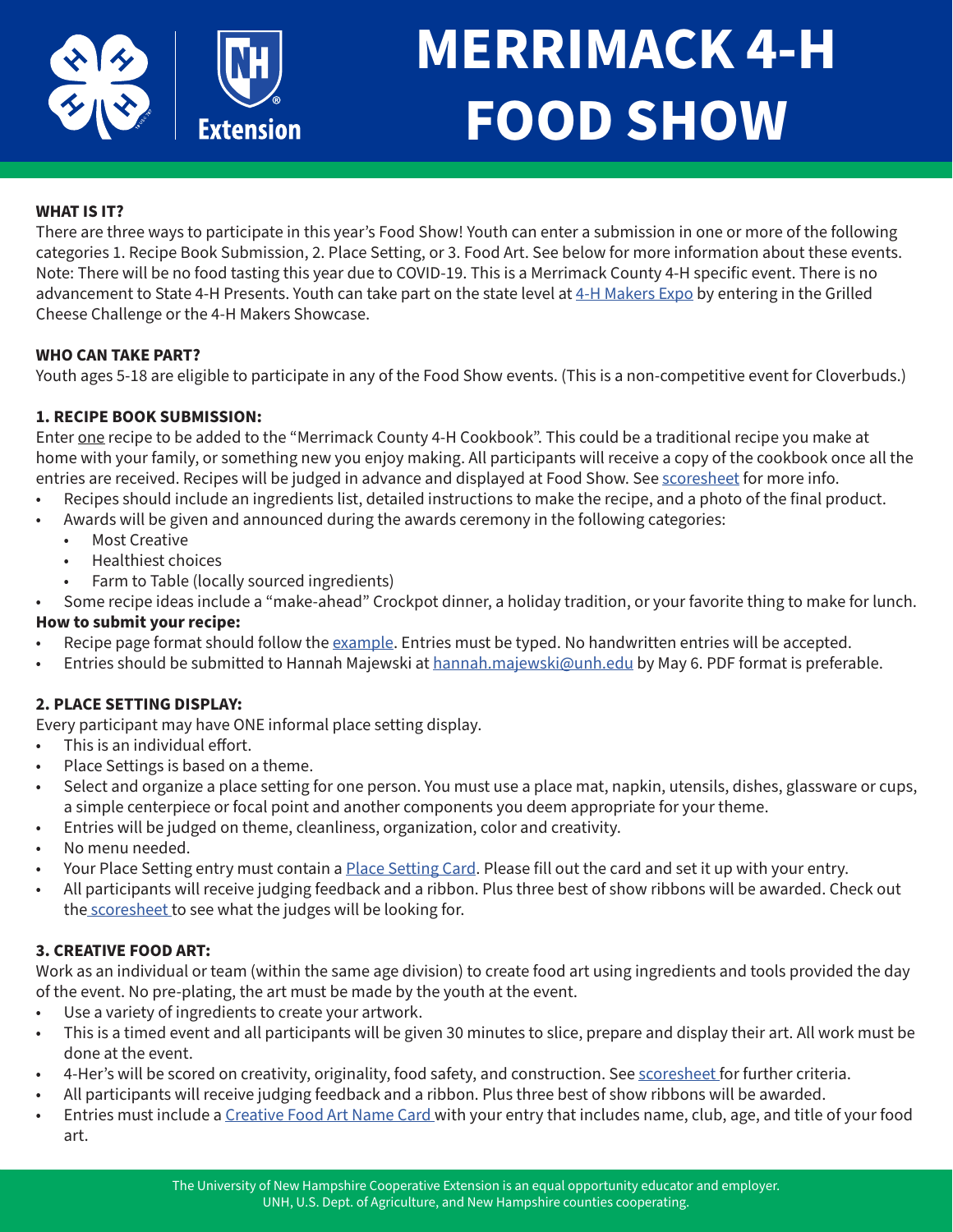

## **MERRIMACK 4-H FOOD SHOW**

#### **DAY OF EVENT:**

- 8:30 9:00 AM: Registration/Set Up
- 9:00 11:00 AM: Creative Food Art & Place Settings
- 12:00 PM: Awards Ceremony

#### **EVENT DETAILS:**

- Arrive at event at 8:30 AM. The program starts at 9:00 AM.
- Too early an arrival means waiting around too long with food safety becoming a concern.
- The Food Show is in the lower section of the cafeteria.
- Once at the event, and your entry has been set up, you do not need to stay with your entry. We will have volunteers to watch over your stations.
- Once people have filtered through judging is complete and awards will follow.

#### **THE PURPOSE OF THIS EVENT IS TO HAVE MEMBERS DEMONSTRATE:**

- The ability to plan and prepare a nutritious food item.
- Knowledge of basic nutrition and food preparation skills. What are the health benefits of eating this food?
- Communication skills, teamwork, creativity, cleanliness, food safety, etc.
- How to arrange a creative place setting

#### **RECIPE CHOICES:**

This is a Healthy Living event where we are trying to promote good eating choices and healthy recipes. When working with members, please have them pick appropriate recipes for their age. Choosing nutritious recipes is important. Recipes that use whole grains, reduced-fat, salt, and sugar should be encouraged.

#### **NO PEANUTS OR TREE NUTS IN RECIPES:**

There is no use of nuts in recipes due to serious nut allergies. Avoid recipes with mayonnaise or whip cream, as they don't keep and we need to be concerned about food safety. Recipes should not be submitted that include alcohol as an ingredient.

#### **FOOD SHOW RESOURCES:**

- Cloverbud Food Art Scoresheet: https://scholars.unh.edu/cgi/viewcontent.cgi?article=2141&context=extension
- Cloverbud Place Setting Scoresheet: https://scholars.unh.edu/cgi/viewcontent.cgi?article=2142&context=extension
- Food Show Creative Food Art Scoresheet: https://scholars.unh.edu/cgi/viewcontent.cgi?article=2145&context=extension
- Food Show Place Setting Scoresheet: https://scholars.unh.edu/cgi/viewcontent.cgi?article=2146&context=extension
- Food Show Name Card Sheet: https://scholars.unh.edu/cgi/viewcontent.cgi?article=2147&context=extension
- Food Show Recipe Card Example: https://scholars.unh.edu/cgi/viewcontent.cgi?article=2149&context=extension
- Food Show Recipe Card Scoresheet: https://scholars.unh.edu/cgi/viewcontent.cgi?article=2148&context=extension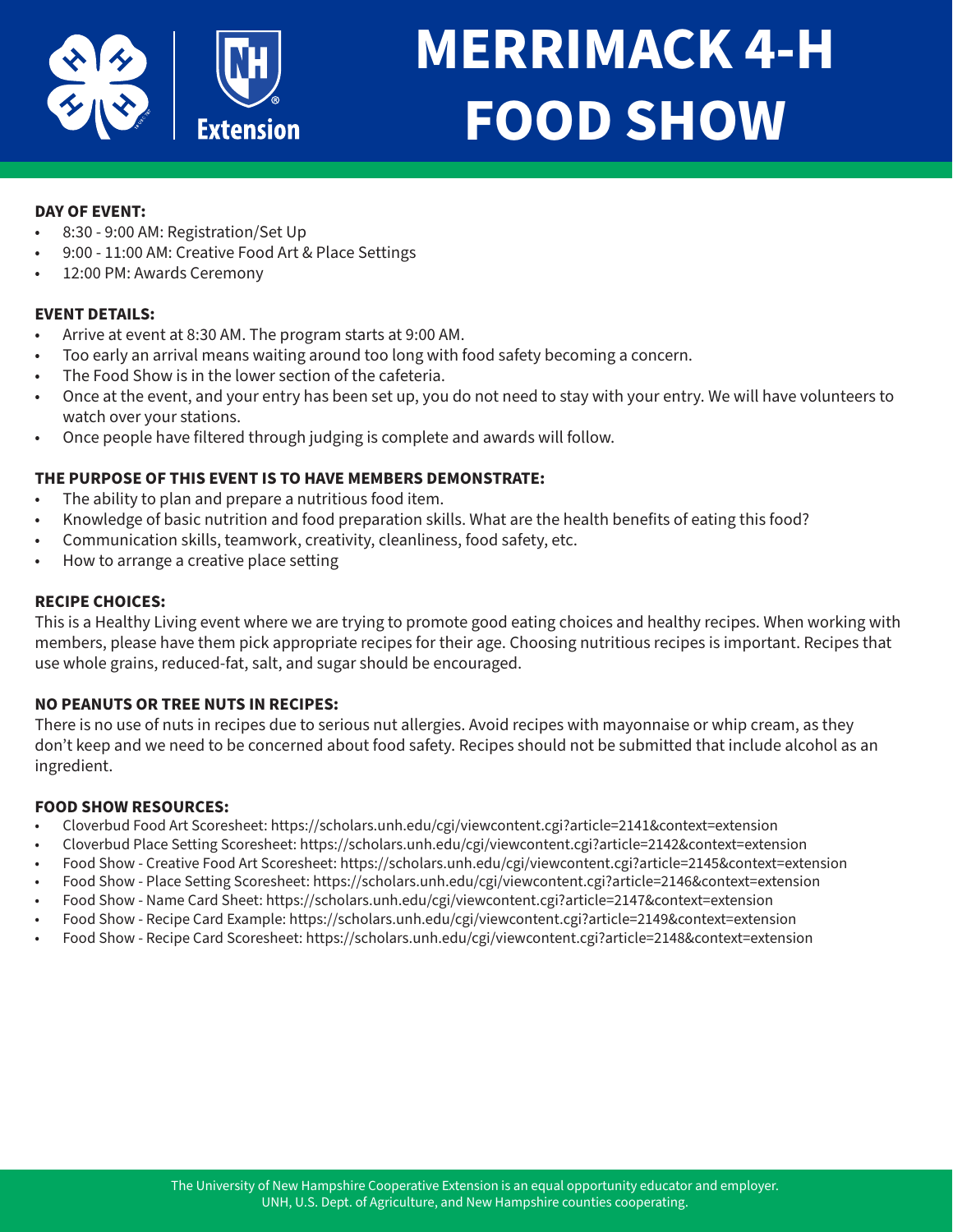

## **MERRIMACK 4-H PHOTOGRAPHY**

#### **WHAT IS IT?**

Photography teaches youth about photography as an art, a science and a communication tool while developing and applying technical and artistic skills in film-based and digital photography. Check out these [Photography Tips](https://scholars.unh.edu/cgi/viewcontent.cgi?article=2137&context=extension) to learn more about what makes a great photo! Don't forget to view the [Photography Scoresheet t](https://scholars.unh.edu/cgi/viewcontent.cgi?article=2130&context=extension)o see what the judges are looking for.

#### **WHO CAN TAKE PART?**

Youth ages 8 & older may submit one photo to their County Photography Contest for evaluation. Age divisions are as follows:

- Juniors (age 8-10 by 1/1 of current year)
- Intermediates (age 11-13 by 1/1 of current year)
- Seniors (age 14 & older by 1/1 of current year)

#### **CONTEST RULES:**

- Photographs may be color or black & white.
- Prints must not exceed 9"x12".
- Entries must be taken after May 31 of prior year. Entries can be matted and framed to a larger overall size.
- Entries must have the completed form (below) securely attached to the back. All requested information is required.

#### **COUNTY AWARDS & QUALIFYING FOR STATE 4-H PRESENTS:**

Youth receive county recognition if they earn a score of 34 points and higher (Blue: 40-34 // Red: 33-28 // White: 27 & below). The top two scorers from each age division will move on to State 4-H Presents. Participants must be 12 years or older (as of 1/1 of current year) for their entry to advance to Eastern States Exposition.

|                                                                                                                                                                                                                                                                              | 4-H Photography                                  |
|------------------------------------------------------------------------------------------------------------------------------------------------------------------------------------------------------------------------------------------------------------------------------|--------------------------------------------------|
| Age category: □ Juniors (age 8-10) □ Intermediates (age 11-13) □ Seniors (age 14 and older)                                                                                                                                                                                  |                                                  |
|                                                                                                                                                                                                                                                                              |                                                  |
| Photo Theme Area: ________ New Hampshire at its Best ________ Open Category ________ 4-H At its Best/4-H Promotion                                                                                                                                                           |                                                  |
| Flash Filters Digital Commercially printed<br>Digital enhanced If yes, describe enhancement contract the control of the control of the control of the control of the control of the control of the control of the control of the control of the control of the control of th |                                                  |
| Photo was taken after May 31, 2020                                                                                                                                                                                                                                           |                                                  |
| Signature of 4-H Member: the contract of the contract of the contract of the contract of 4-H Member:                                                                                                                                                                         | <b>Date Date</b><br>ATTACH THIS TO BACK OF PHOTO |

The University of New Hampshire Cooperative Extension is an equal opportunity educator and employer. UNH, U.S. Dept. of Agriculture, and New Hampshire counties cooperating.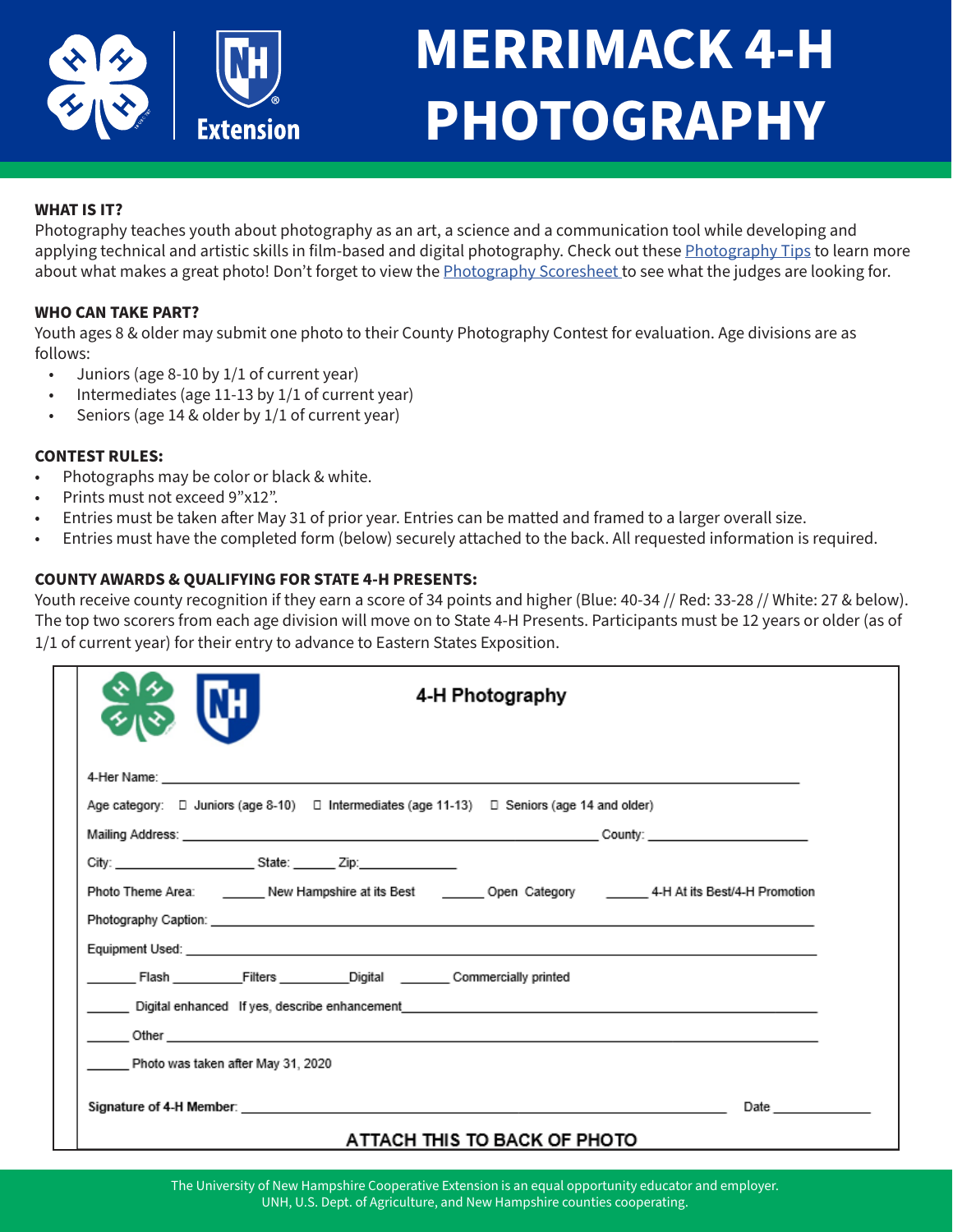

## **MERRIMACK 4-H POSTER**

## **WHAT IS IT?**

4-H Posters provide an opportunity for members to share information about 4-H and a wide range of topics. Posters can be used as stand-alone pieces exhibited at fairs and events. They can be useful in recruiting new 4-H members, educating the public, and raising awareness about important subjects. Posters should make people STOP, READ and REMEMBER.

### **WHO CAN TAKE PART?**

Youth ages 8 & older may submit one photo to their County Poster Contest for evaluation. Age divisions are as follows:

- Juniors (age 8-10 by 1/1 of current year)
- Intermediates (age 11-13 by 1/1 of current year)
- Seniors (age 14 & older by 1/1 of current year)

## **THE 4-H POSTER CONTEST CATEGORIES ARE: 1.) EDUCATIONAL 2.) PROMOTIONAL**

- Educational posters: engage the viewer in a learning process. The design should convey verifiable information, research, and/or data around a centralized topic (cited when appropriate).
- Promotional posters: market a particular program, event, or idea. The design should capture the viewer's attention, communicate a benefit to the reader, and include a call-to-action.
- There are two different scoresheets for each category. Check out the [Promotional Poster Scoresheet](https://scholars.unh.edu/cgi/viewcontent.cgi?article=2132&context=extension) & the [Educational Poster Scoresheet](https://scholars.unh.edu/cgi/viewcontent.cgi?article=2131&context=extension) to see what the judges will be looking for.

## **Once you have chosen your category, decide on which of the three 4-H Mission Mandate themes you want to focus on: 4-H Civic Engagement, 4-H Healthy Living, or 4-H Science.**

### **RULES:**

- Entries limited to ONE per member.
- Posters should be on standard poster board measuring 14" x 22". They may be landscape or portrait orientation. Posters on non-standard size board will not be accepted.
- Posters may be produced by any medium including, but not limited to: watercolor, ink, crayon, acrylic, charcoal, and/or oils. Computer generated lettering and graphics are acceptable.
- Posters may be three-dimensional, but no more than 1/4" high (to lay flat in a pile). All pieces should be securely affixed to the poster, to withstand being mailed to the State 4-H Office for judging.
- Poster should be able to be read from 6' away, and should convey one clear message (not a collage)
- Other than the 4-H Clover, posters may not incorporate copyrighted materials or trademarked materials. If the 4-H Clover is used, it must be in accordance with the rules governing the emblem.
- Poster can be in an Educational or Promotional category, with a theme of 4-H Civic Engagement, 4-H Healthy Living, or 4-H Science
- Posters from previous years cannot be re-submitted.
- Entries must be created after May 31 of prior year.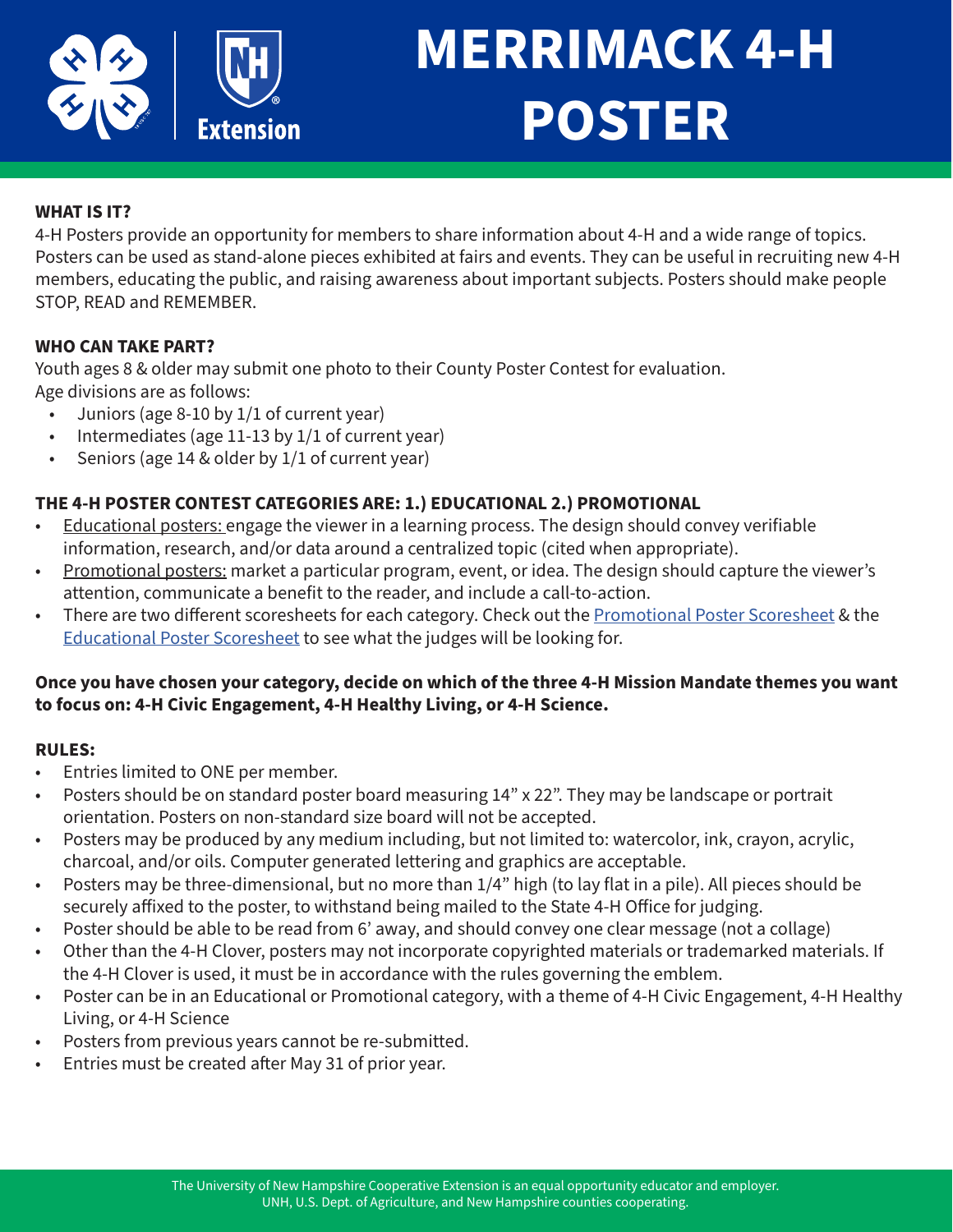

## **MERRIMACK 4-H POSTER**

### **COUNTY AWARDS & QUALIFYING FOR STATE 4-H PRESENTS:**

- Score of 30 points and higher will receive county recognition. (Blue: 35-30, Red: 29-24, White: 23 & below)
- Counties may send 2 posters from each age category on to State 4-H Presents.

## **LETTER SIZE FOR OPTIMAL VISIBILITY**

The font size chart below is based on using black Helvetica text on a white background and assumes someone with good eyesight in good light.

| <b>Viewing Distance</b> | <b>Minimum Text Size</b> |
|-------------------------|--------------------------|
| 0.6m / 2ft              | 5pt                      |
| 1m/3.3ft                | 8pt                      |
| 1.5m / 5ft              | 13pt                     |
| 2m/6.5ft                | 16pt                     |

|                                                                                                                              | 4-H Poster Exhibit |  |  |
|------------------------------------------------------------------------------------------------------------------------------|--------------------|--|--|
|                                                                                                                              |                    |  |  |
| Age category: $\Box$ Juniors (age 8-10) $\Box$ Intermediates (age 11-13) $\Box$ Seniors (age 14 and older)                   |                    |  |  |
|                                                                                                                              |                    |  |  |
|                                                                                                                              |                    |  |  |
| Theme Area: ____ 4-H Citizenship ____ 4-H Healthy Living _____ 4-H Science                                                   |                    |  |  |
|                                                                                                                              |                    |  |  |
| Check List of Criteria Met (to qualify, all items must be checked acknowledging compliance) :                                |                    |  |  |
| No Copyright or Trademarked materials ________ 4-H Clover used according to regulations _______ Poster is standard 14" x 22" |                    |  |  |
| _____ Poster was created after May 31 of prior year _______ Poster contains one clear message (not a collage)                |                    |  |  |
| If poster is 3-D, it is no more than $\frac{1}{4}$ " high and can lay flat in a pile                                         |                    |  |  |
|                                                                                                                              |                    |  |  |
| ATTACH THIS TO BACK OF POSTER                                                                                                |                    |  |  |